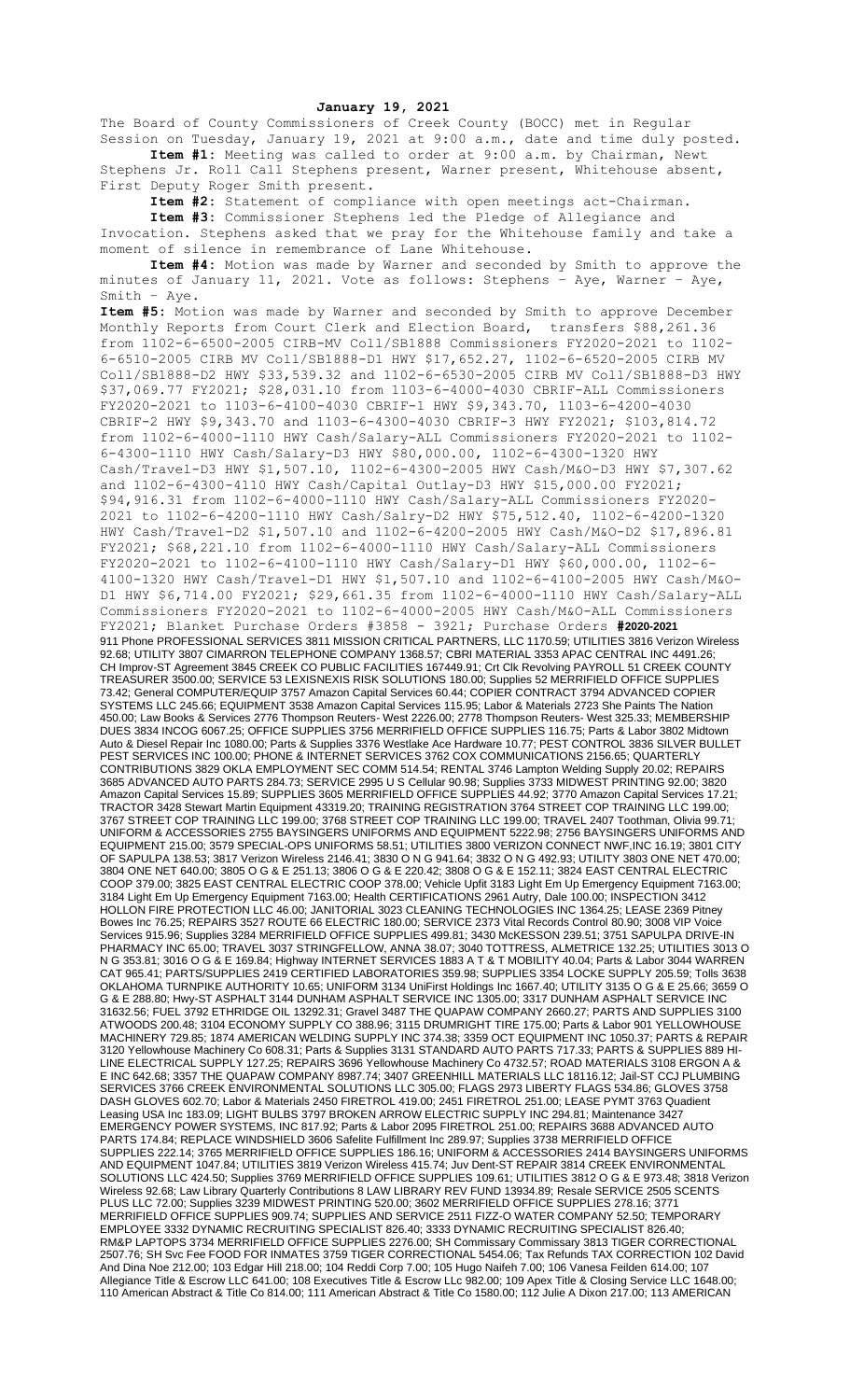EAGLE TITLE GROUP 1098.00; 114 Meadows Custom Homes LLC 55.50; 115 Heritage Title & Escrow 351.00; 116 Executives Title & Escrow LLc 1730.00; 117 Norm Harrower 110.50; 118 D M Development 510.00; 119 MELVENA CARTWRIGHT 51.00; 120 Rhonda Tallant 98.00; 121 Executives Title & Escrow LLc 616.00; 122 TITAN TITLE & CLOSING LLC 1068.00; 125 Bristow Free Holiness Church Inc 75.00; 126 Integrity Title And Closing Llc 1658.00; 127 Corelogic Centralized Refunds 121.00; 128 Corelogic Centralized Refunds 119.00; 129 Apex Title & Closing Service LLC 7752.00; 130 Executives Title & Escrow LLc 699.00; 131 WFG LENDER SERVICES LLC 2258.00; 132 INVESTORS TITLE & ESCROW CO LLC 4847.00; 133 WESLEY SWEGER 419.00; 134 JONI C-SMITH 1275.00; 135 RADIAN REAL ESTATE MANAGEMENT LLC 744.00; 136 Nations Title Agency Of Okla Inc 1343.00; 137 GREAT PLAINS BANK 705.00; 138 LAURA REED 1471.00; 139 CREEK COUNTY ABSTRACT CO INC 582.00; 140 Community Title Service LLC 7870.00; 141 Corelogic Centralized Refunds 118.00; 142 SANDRA STILL 87.00; 143 TAMERA AND TODD STURGIS 86.00; 144 TIAA COMMERICAL FINANCE INC 78.00; 145 CAROLYN AND H A CEARLEY 55.00; 146 BEREXCO LLC 17.00; 147 ADAIRA AND DONALD APPLE 93.00; 148 Bob And Lilliam Steward 8.00; 149 Nethania Revocable Liv Trust 83.00; 150 Nethania Revocable Liv Trust 83.00;151 Nethania Revocable Liv Trust 84.00; 152 Nethania Revocable Liv Trust 85.00. Vote as follows: Stephens – Aye, Warner – Aye, Smith – Aye.

**Item #6: DISCUSSION** of new business. (In accordance with the Open Meetings Act, Title 25 O.S. § 311(A)(9), new business defined as any matter not known about or which could not have been reasonably foreseen within 24 hours of this meeting. Andrew Goforth, Assistant District Attorney addressed the Board on the passing of Lane Whitehouse, District #3 Commissioner. We are saddened by the passing of Lane, with this there are some legal matters that have to be taken care of, per Title 19 O.S. 180.81(B). Roger Smith, will serve as the acting Commissioner for District #3, Smith has listed his First Deputy as Justin Mann and has filed it with the County Clerk. Smith will be acting Commissioner, until the law provides for a successor. The Governor has been notified and a special election will be called, from there a successor will be chosen by the people. Max Cook, District Attorney briefly spoke and verified that the First Deputy paperwork had been received by Clerk. Stephens stated we hope to keep Creek County moving forward and I wished we did not have to do this, but however there are legal matters that have to be handled. We have setup a Memorial Fund in honor of Lane Whitehouse, we have received our first donation, I ask that Jennifer Mortazavi oversee this donation process, she has handled it in the past and done a great job. I ask that you keep the Whitehouse Family in your thoughts and give with your heart.

**Item #7:** Motion was made by Smith and seconded by Warner to sign **Resolution#2021-11** calling for election of the registered voters in the territory comprising of S. 231st Drive Rural Road Improvement District on April 6, 2021, issuing sufficient maps showing the proposed boundaries of the district to provide one map for each polling precinct where the vote is to take place, directing the county clerk to cause notice to be given of the election, and directing the county election board to conduct the election. Andrew Goforth, Assistant District Attorney stated a public hearing was heard in November, where we stayed the election date, until we could confirm an election would take place. Vote as follows: Stephens – Aye, Warner – Aye, Smith – Aye.

**Item #8: DISCUSSION ONLY/NO ACTION** Notification and Acceptance of yearly Commissary Report for 2020 from Sheriff Office. Proceeds from Commissary Provider \$154,110.98, Payments to Commissary Provider \$124,336.92, net profit \$29,774.06. Beginning Balance \$94,519.47, Payments from Commissary Operations \$233,017.88, Disbursements \$238,919.28 and ending balance \$86,618.07. Bank Balance \$124,200.99 deposits in transit \$1,048.00, Outstanding Checks \$2,192.12, adjusted bank balance \$123,056.87. Vote as follows: Stephens – Aye, Warner – Aye, Smith – Aye.

**Item #9:** Motion was made by Stephens and seconded by Smith to accept **Bid#21-8 Finishing the concrete inside of Multiplex Barn** at the Fairgrounds and pass for two weeks until 2-1-21. Bids submitted by Tri-Star Construction LLC, Harlan E. Yocham II, Cherokee Builders Inc., Superior Services and Supply LLC, Magnum Construction Inc., Dynamic Restoration, 5G Concrete LLC, Diversified Civil Contractors LLC, A. C. Owen Construction, Cornerstone Concrete Group LLC, American Native Ventures LLC, LH Construction, HS Field Services Inc., Weldon Construction LLC. Jonathan Kieffer spoke with the Board, our next scheduled meeting for the Fair Board is 2-11/21. However, Josh has talked about calling a Special Meeting to review the bids. The Board discussed passing it for two weeks and they can adjust if needed. Goforth stated that within the bid spec's the bid has to be awarded within 30 days. Vote as follows: Stephens – Aye, Warner – Aye, Smith – Aye.

**Item #10:** Motion was made by Stephens and seconded by Smith to sign **Resolution#2021-12** surplussing two 5-ton HVAC units' serial number 9451RJY1F and 9451RFP1F for the Fairgrounds and **Resolution#2021-12A** disposing of the same by public auction with McNeil auctions. The Board discussed with Jana Thomas the publication, Thomas stated she is working through this and is waiting on a few other things, but we are good. Vote as follows: Stephens – Aye, Warner – Aye, Smith – Aye.

**Item #11:** Motion was made by Stephens and seconded by Warner to sign **Resolution#2021-13** surplussing a 2011 Chevrolet Silverado crew cab 4 door, 4 wheel drive pickup INV#S11-49, VIN#3GCPKPE34BG322384 and **Resolution#2021-13A** disposing of the same by Inter-governmental Transfer to Silver City Volunteer Fire Department. Vote as follows: Stephens – Aye, Warner – Aye, Smith – Aye.

**Item #12:** Motion was made by Warner and seconded by Smith for the Allocation of Beverage Tax to be distributed as follows Bristow \$3,531.56,